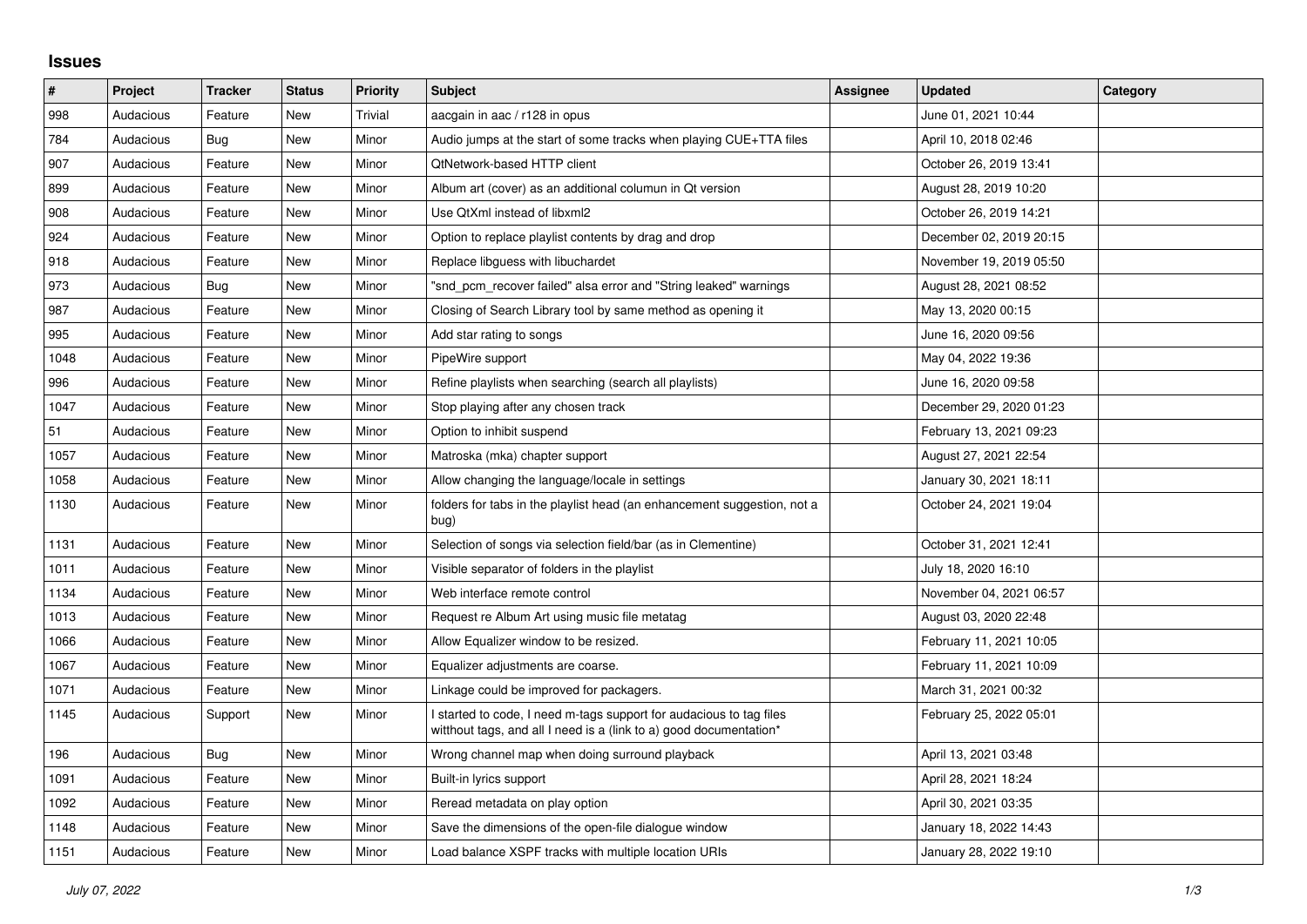| $\vert$ # | Project   | <b>Tracker</b> | <b>Status</b> | <b>Priority</b> | <b>Subject</b>                                                                                      | <b>Assignee</b> | <b>Updated</b>                      | Category            |
|-----------|-----------|----------------|---------------|-----------------|-----------------------------------------------------------------------------------------------------|-----------------|-------------------------------------|---------------------|
| 1093      | Audacious | Feature        | New           | Minor           | Make the Song Dialog (Qt) window wider by default                                                   |                 | May 17, 2021 15:36                  |                     |
| 1095      | Audacious | Feature        | New           | Minor           | Ctrl + $Z$ / R to undo / redo changes to playlist                                                   |                 | May 07, 2021 18:42                  |                     |
| 1099      | Audacious | Feature        | New           | Minor           | Per-track ReplayGain shouldn't be enabled by default                                                |                 | May 09, 2021 13:41                  |                     |
| 1096      | Audacious | Feature        | New           | Minor           | Calculate and show selection stats in the status bar                                                |                 | May 10, 2021 03:06                  |                     |
| 1097      | Audacious | Feature        | New           | Minor           | Replace the volume button with a horizontal scale                                                   |                 | May 17, 2021 00:21                  |                     |
| 873       | Audacious | Feature        | New           | Minor           | Optionally make "previous track" restart current track                                              |                 | June 08, 2021 22:55                 |                     |
| 1154      | Audacious | Support        | New           | Minor           | Playlist column Headers                                                                             |                 | March 06, 2022 16:06                |                     |
| 1160      | Audacious | Feature        | New           | Minor           | Ogg Opus support for streams                                                                        |                 | March 11, 2022 18:09                |                     |
| 1164      | Audacious | Support        | New           | Minor           | Wheel mouse on tray icon do not change volume / context windows do<br>not appear (with cover)       |                 | March 19, 2022 13:17                |                     |
| 1170      | Audacious | Feature        | <b>New</b>    | Minor           | Playback mode button                                                                                |                 | April 22, 2022 16:01                |                     |
| 500       | Audacious | Feature        | New           | Minor           | fullscreen album art                                                                                |                 | April 08, 2020 19:17                |                     |
| 1119      | Audacious | Feature        | New           | Minor           | ADD ability to silence internet radio timeout Error dialog popup                                    |                 | July 31, 2021 18:36                 |                     |
| 1116      | Audacious | Feature        | New           | Minor           | feature request: miniview mode with QT or GTK interace                                              |                 | February 08, 2022 06:53             |                     |
| 956       | Audacious | Feature        | New           | Minor           | Stream to chromecast                                                                                |                 | January 11, 2021 01:19              |                     |
| 864       | Audacious | Feature        | New           | Minor           | Drag/drop songs into playlists displayed in the Playlist Manager                                    |                 | October 29, 2019 02:14              |                     |
| 955       | Audacious | Feature        | New           | Minor           | Enqueue option                                                                                      |                 | April 09, 2020 03:54                |                     |
| 870       | Audacious | Feature        | New           | Minor           | View > Show Playlist and View > Show Playback Controls                                              |                 | November 15, 2021 22:48             |                     |
| 883       | Audacious | Feature        | New           | Minor           | Consider adding USF plugin                                                                          |                 | April 07, 2021 01:00                |                     |
| 1121      | Audacious | Feature        | <b>New</b>    | Minor           | Allow for easy searching through music for data with diacritics                                     |                 | August 05, 2021 08:06               |                     |
| 889       | Audacious | Feature        | New           | Minor           | Crossfade settings: is it possible to increase the upper limit?                                     |                 | May 18, 2019 20:49                  |                     |
| 882       | Audacious | Feature        | New           | Minor           | Consider adding vgmstream plugin                                                                    |                 | April 07, 2021 00:47                |                     |
| 760       | Audacious | <b>Bug</b>     | New           | Major           | Credits for some pre-Transifex translators are missing                                              |                 | December 13, 2017 14:19             |                     |
| 1161      | Audacious | Support        | New           | Major           | Wrong language                                                                                      |                 | March 16, 2022 17:46                |                     |
| 859       | Audacious | Bug            | New           | Minor           | wsz skins cannot be used on Windows                                                                 |                 | January 01, 2020 02:48              | win32               |
| 1101      | Audacious | Feature        | New           | Major           | Please add media shortcut keys for Windows 10                                                       |                 | December 03, 2021 16:31             | win32               |
| 969       | Audacious | Feature        | New           | Minor           | streamtuner plugin: Please add column-sortability, or at least sort<br>alphabetically by 1st column |                 | June 16, 2020 09:54                 | plugins/streamtuner |
| 975       | Audacious | Bug            | New           | Minor           | Segfault/leak on exit with streamtuner enabled                                                      |                 | Ariadne Conill   May 01, 2020 00:17 | plugins/streamtuner |
| 1088      | Audacious | Feature        | New           | Minor           | plugin: status icon: ADD option to select tray mouse Middle Click action                            |                 | April 11, 2021 12:05                | plugins/statusicon  |
| 943       | Audacious | Feature        | New           | Minor           | Being able to add several folders to the library, and arrange that<br>Audacious recognizes symlinks |                 | March 23, 2020 15:41                | plugins/search tool |
| 1106      | Audacious | <b>Bug</b>     | New           | Minor           | Could not communicate with last.fm: Error in the HTTP2 framing layer.                               |                 | June 15, 2021 21:30                 | plugins/scrobbler2  |
| 429       | Audacious | Feature        | New           | Minor           | Please enable scrobbling to libre.fm in Scrobbler 2.0                                               |                 | September 02, 2019 10:35            | plugins/scrobbler2  |